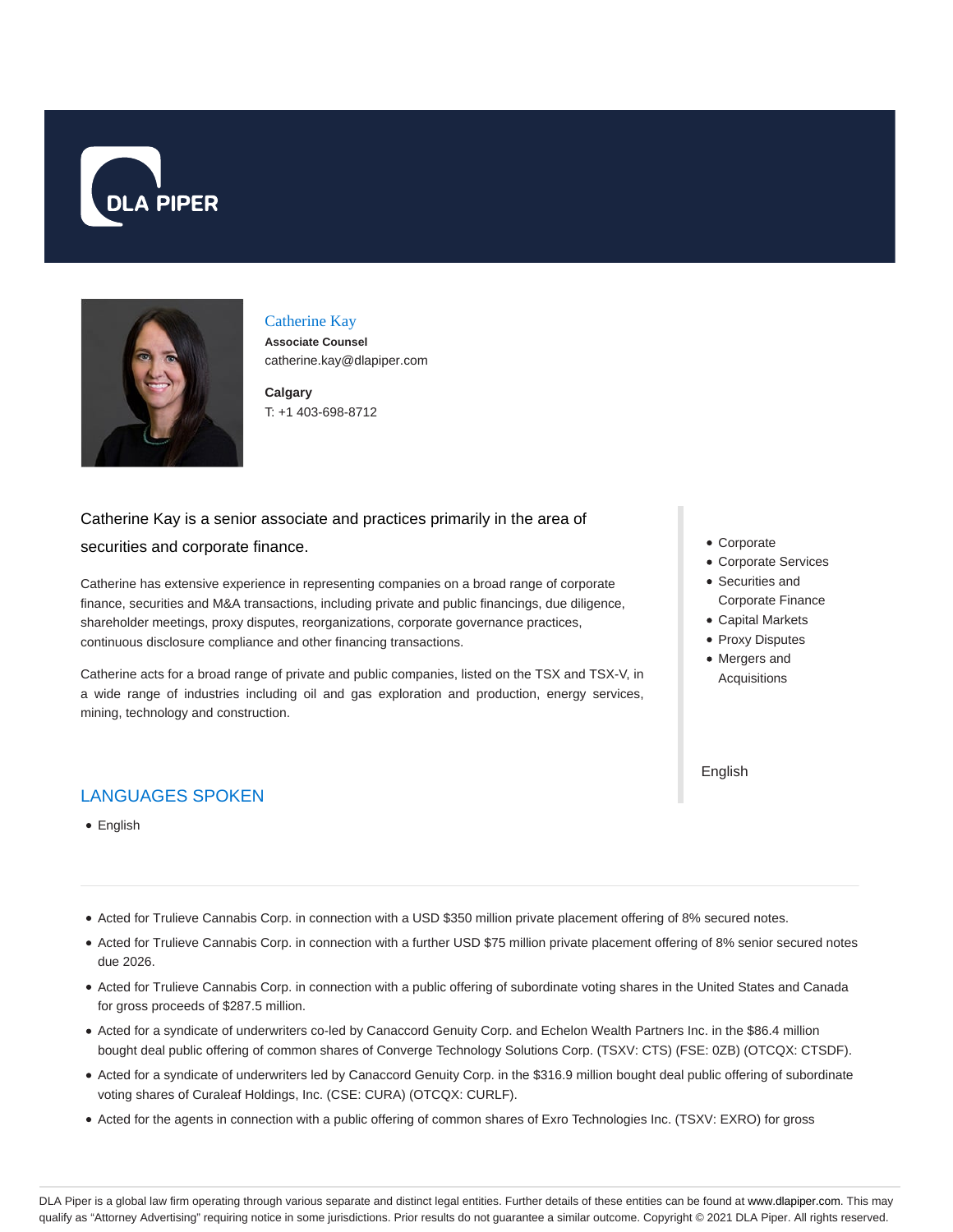proceeds of \$42 million.

- Acted for the underwriters in connection with a bought deal public offering of common shares of Converge Technology Solutions Corp. (TSX-V: CTS) for gross proceeds of \$46.2 million.
- Acted for Canaccord Genuity in the \$40.8 offering of subordinate voting shares of Jushi Holdings Inc. (CSE: JUSH) (OTCMKTS: JUSHF).
- Acted for the underwriters in connection with a bought deal public offering of common shares of Converge Technology Solutions Corp. (TSX-V: CTS) for gross proceeds of \$34,537,375.
- Acted for Trulieve (CSE: TRUL) (OTCQX: TCNNF) in connection with a public offering of subordinate voting shares of the Company for gross proceeds of \$115.5 million.
- Acted as legal advisors to Canaccord Genuity Corp. and Desjardins Capital Markets, as lead underwriters on behalf of a syndicate of underwriters, in connection with a \$21 million "bought deal" public offering for Converge Technology Solutions Corp. (TSXV: CTS) (FSE: 0ZB) (OTCQX: CTSDF).
- Acted for Trulieve Cannabis Corp. (CSE: TRUL) in connection with a public offering of units of the Company comprised of an aggregate principal amount of US \$60 million of 9.75% senior secured notes maturing in 2024 and an aggregate amount of 1,560,000 subordinate voting share warrants.
- Acted for Trulieve Cannabis Corp. (CSE:TRUL) in connection with a \$65 million private placement of subscription receipts, reverse take-over of Schyan Exploration Inc. and CSE listing.
- Acted for the owners of the Gray Monk winery in respect of the sale of the winery and related assets to Andrew Peller Limited.
- Acted for Iberian Minerals Ltd. in its plan of arrangement and spinout of Enviroleach Technologies Inc. ("ETI") and listing of ETI shares on the CSE.
- Acted for StorageVault Canada Inc. in its \$275 million acquisition of Real Storage with 38 stores across Canada in British Columbia, Alberta, Manitoba and Ontario.
- Acted for StorageVault Canada Inc. for an aggregate of approximately \$160 million of asset purchase transactions in 2018, in 10 distinct acquisitions, for 19 stores, including a \$66.5 million acquisition from a private vendor of 2 stores located in the Greater Toronto Area.
- Acted for StorageVault Canada Inc. in its \$34 million acquisition from Access Self Storage Inc. of one store in Toronto, Ontario, two stores in Quebec and three stores in Nova Scotia.
- Acted for StorageVault Canada Inc. in its \$396 million acquisition of Sentinel Storage with 24 stores across Canada in British Columbia, Alberta, Manitoba, Ontario, Quebec and Nova Scotia.
- Acted for StorageVault Canada Inc. in its \$135 million bought deal short form prospectus common share financing which included a secondary offering.
- Acted for StorageVault Canada Inc. in its \$66 Million acquisition from Access Self Storage Inc. of three stores in Montreal, Quebec and two stores in Toronto, Ontario.
- Acted for StorageVault Canada Inc. in its \$57.5 Million bought deal short form prospectus common share financing.
- Acted for StorageVault Canada Inc. in its \$15 Million acquisition of one self storage location in Alberta from a private company vendor.
- Acted for StorageVault Canada Inc. in its \$48 Million acquisition from Access Self Storage Inc. of three self storage locations in Montreal, Quebec and one self storage location in Toronto, Ontario.
- Acted for StorageVault Canada Inc. in its \$22 Million acquisition of one self storage location in Alberta from a private company vendor.
- Acted for StorageVault Canada Inc. in the \$51 Million acquisition of eight self storage locations from Access Self Storage Inc. and Cubeit Portable Storage Canada Inc.
- Acted for StorageVault Canada Inc. in the \$52 Million acquisition of four self storage locations from Storage For Your Life Solutions Inc.
- Acted for public companies, listed on the TSX, TSX-V and CSE, and private companies in connection with private placement offerings.
- Acted for issuers in connection with restructuring and reorganizing transactions, including acquisitions, arrangements, mergers and other reorganizations.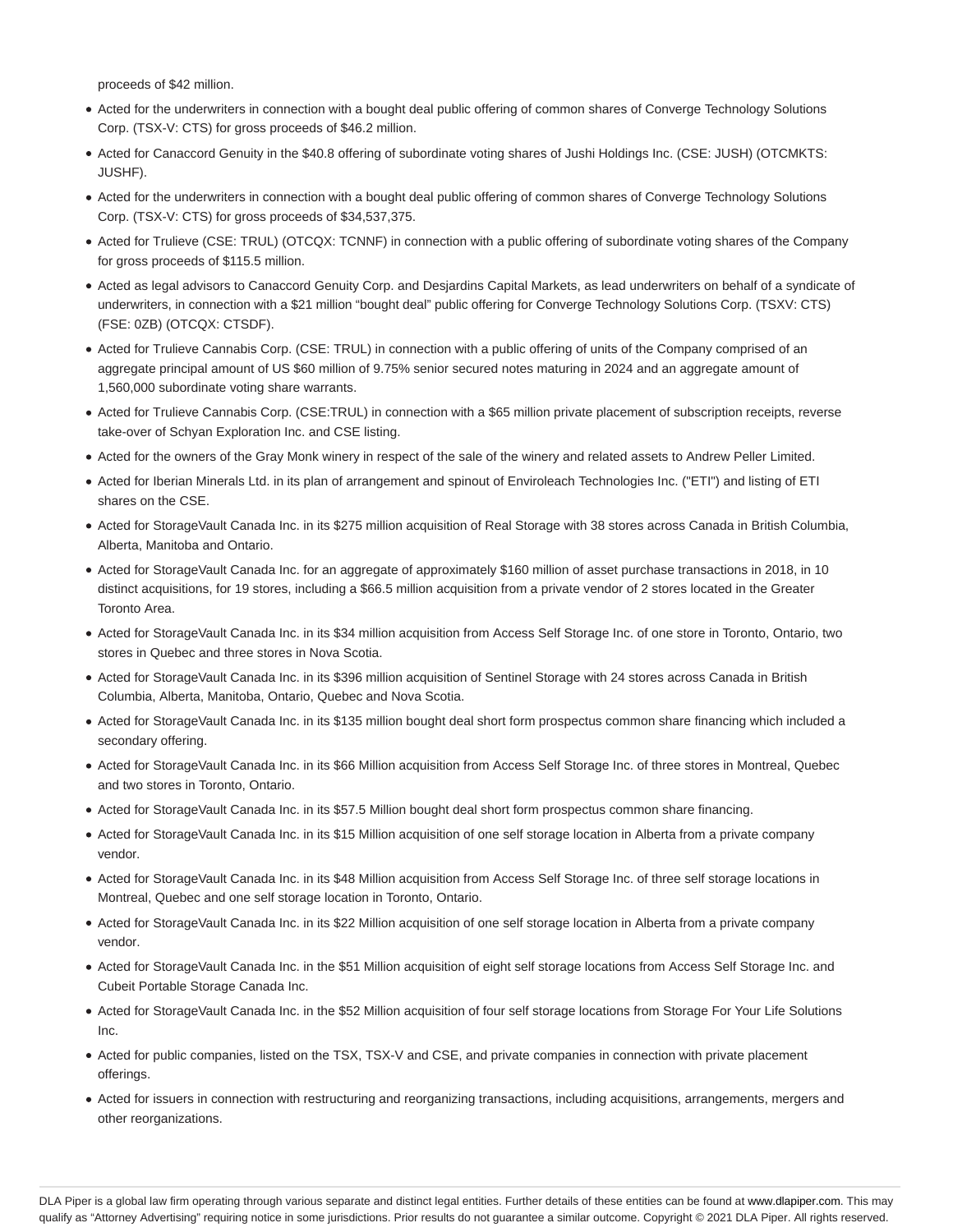- Represented brokerages on public and private financings.
- Acted for TSX issuer in connection with dissident proxy campaign.

### **CREDENTIALS**

### Admissions

- Alberta, 2005
- Saskatchewan, 2004

### **Education**

- LL.B. (with Distinction), University of Saskatchewan, 2003
- B.Sc. (Cellular, Molecular and Microbial Biology), University of Calgary, 2000

### **Memberships**

- Member, Canadian Bar Association
- Member, Law Society of Saskatchewan
- Member, Law Society of Alberta

### INSIGHTS

### **Publications**

**Directors residency requirements removed in Alberta**

#### 30 March 2021

As described in our July 30, 2020 alert, "Alberta to remove directors residency requirements", the amendments to the Business Corporations Act (Alberta) (the ABCA) and the Companies Act (Alberta) to remove Canadian residency requirements for directors of corporations governed under those statutes have been proclaimed into force, effective March 29, 2021.

**Capital pool companies**

#### 15 December 2020

The Capital Pool Company ("CPC") program is a unique listing vehicle offered exclusively by the TSX Venture Exchange (the "TSXV"). Providing an alternative to the traditional initial public offering ("IPO"), the CPC program introduces investors with financial market experience to entrepreneurs whose growth and development-stage companies require capital and public company management experience.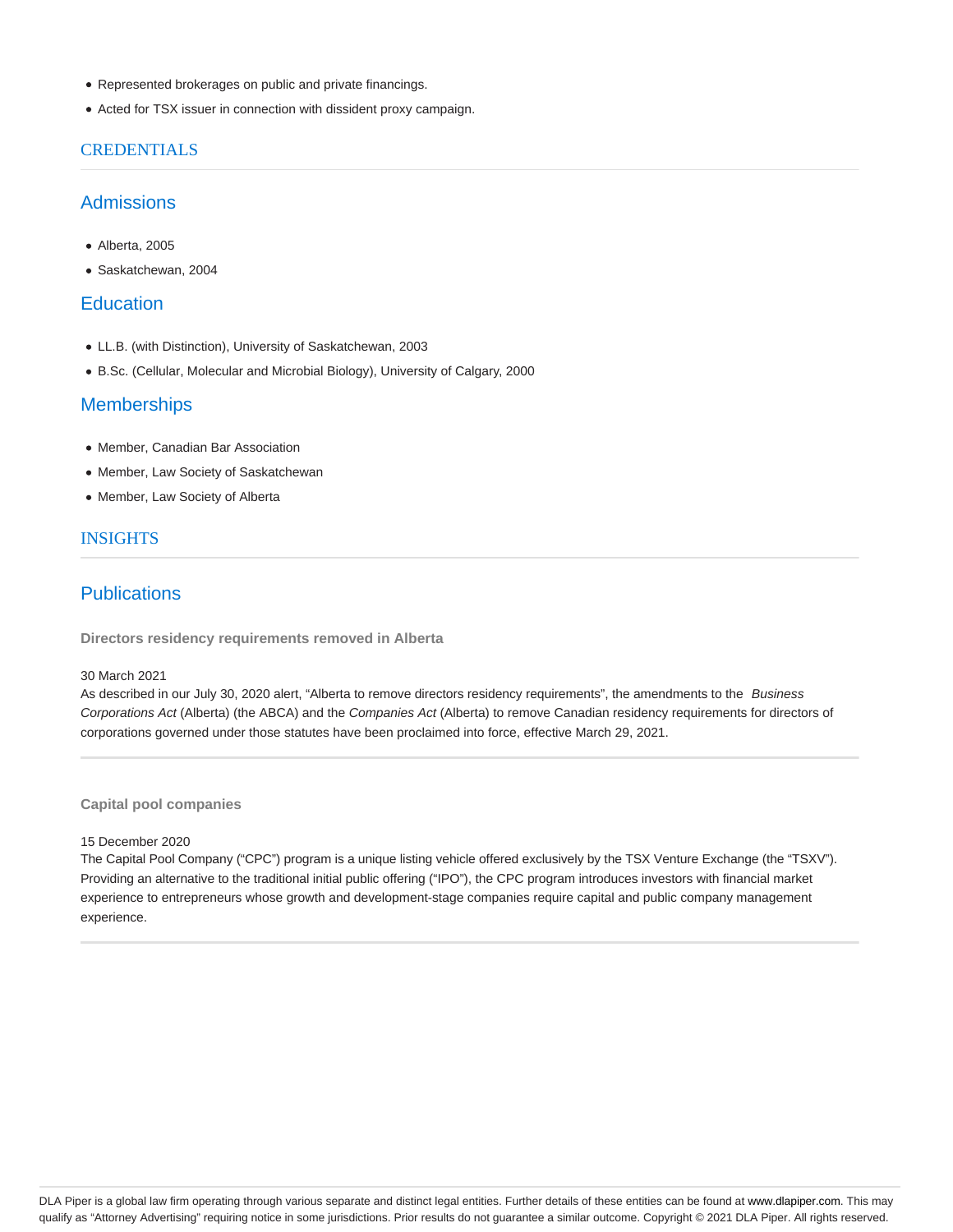### **TSX Venture Exchange rewrites Capital Pool Company program**

#### 3 December 2020

On December 1, 2020, the TSX Venture Exchange announced significant changes to its Capital Pool Company program, which we expect to be well-received by participants in the CPC program. Subject to the receipt of all requisite regulatory approvals, the amendments to the TSXV's Corporate Finance Manual will become effective on January 1, 2021. This article provides an overview of the amendments, with a focus on certain of the key changes in the Amended CPC Policies.

**TSXV extends temporary relief of \$0.05 minimum pricing requirements**

#### 21 September 2020

The TSX Venture Exchange has extended the temporary relief from the \$0.05 minimum pricing requirements, such that it will apply to shares that are issued on or before December 31, 2020.

**Expiry of temporary suspension of shareholder meeting deadlines in Alberta**

#### 28 AUG 2020

The temporary suspension of the deadline to hold an in-person annual shareholder meeting expired on August 14, 2020. Alberta incorporated corporations are once again required to hold annual shareholder meetings that were suspended.

**Alberta to remove directors residency requirements**

#### 30 JUL 2020

A new omnibus Bill in Alberta (Bill 22) provides for changes to the Business Corporations Act (Alberta) (the ABCA) and the Companies Act (Alberta) to remove Canadian residency requirements for directors of corporations governed under those statutes.

### **NEWS**

**DLA Piper Canada advises startups across key sectors in their continued growth**

#### 24 January 2022

DLA Piper Canada's Startups, Emerging Companies and Technology group has advised a number of up-and-coming companies on transactions intended to assist with their continued growth.

**DLA Piper Canada advised eBook reading platform Legible Inc. on reverse takeover of Twenty20 Investments Inc. and listing on the CSE**

#### 13 December 2021

DLA Piper Canada has advised Legible Inc. on its reverse takeover of Twenty20 Investments Inc. and listing on the Canadian Securities Exchange.

**DLA Piper Canada acted for Trulieve Cannabis on USD \$350 million private placement of 8% senior secured notes**

DLA Piper is a global law firm operating through various separate and distinct legal entities. Further details of these entities can be found at www.dlapiper.com. This may qualify as "Attorney Advertising" requiring notice in some jurisdictions. Prior results do not guarantee a similar outcome. Copyright @ 2021 DLA Piper. All rights reserved.